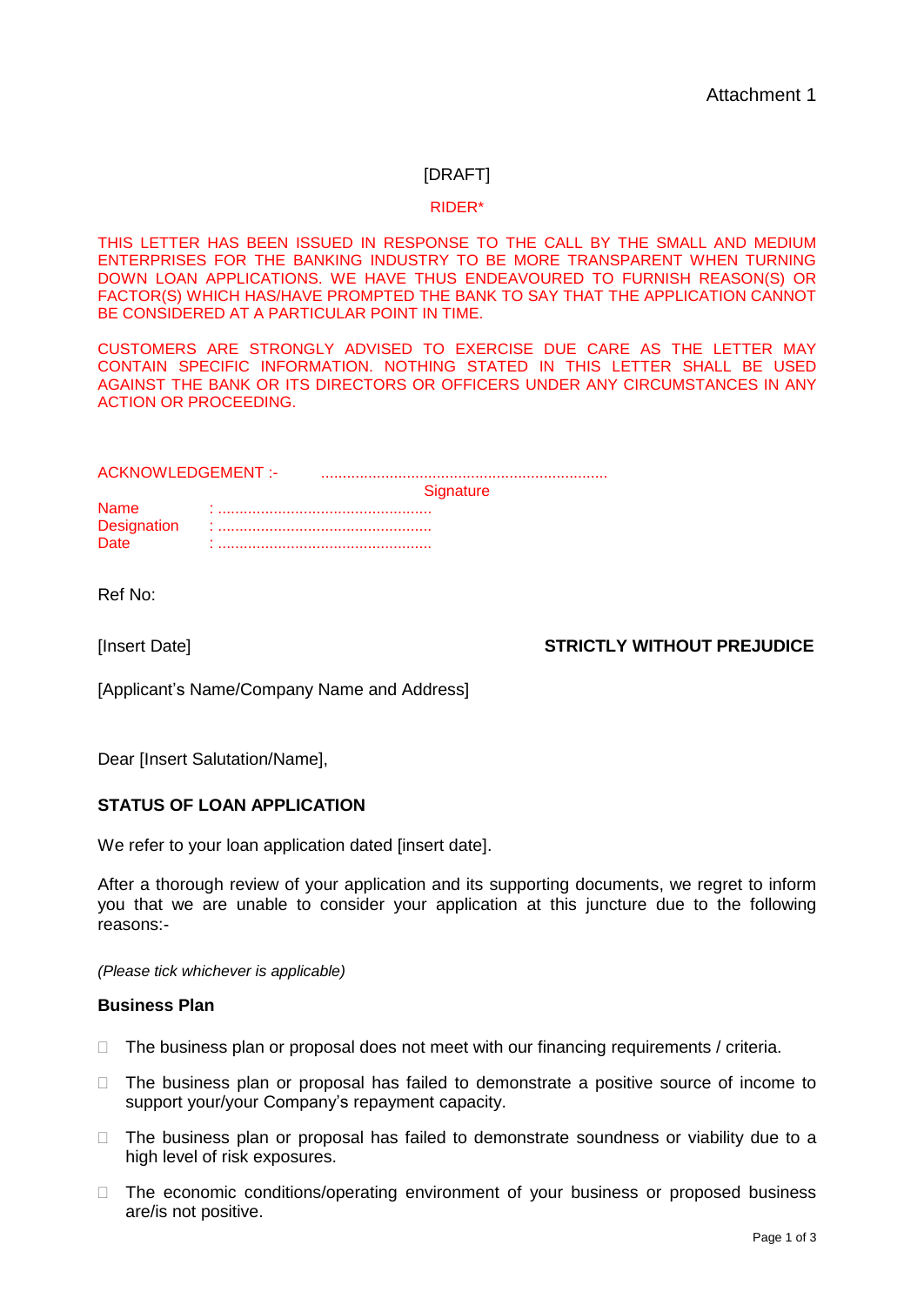## **Security / Collateral**

- $\Box$  The application is not supported by appropriate security or collateral.
- $\Box$  The security or collateral for the application is insufficient.

### **Credit Guarantee Corporation (CGC)**

- □ Your/Your Company's application has been turned down by CGC.
- □ You/Your Company do/does not fall under the definition of SMEs.
- □ You/Your Company are/is a non-resident controlled company.

### **Financial Records**

- □ You/Your Company have/has not produced the relevant audited and/or management accounts for review and assessment of your/your Company's financial standing/repayment capacity.
- $\Box$  The financial records indicate inadequate repayment capacity.
- □ Your/Your Company's financial performance is unsatisfactory with losses.
- □ Your/Your Company's Working Capital requirements are not supported.
- $\Box$  Your/Your Company's financial statements contain qualifications by the/your accountant or, as the case may be, auditor.

### **Credit History**

□ Your Company/The director(s)/The partner(s)/The proprietor/The guarantor(s) has/have adverse credit records.

\_\_\_\_\_\_\_\_\_\_\_\_\_\_\_\_\_\_\_\_\_\_\_\_\_\_\_\_\_\_\_\_\_\_\_\_\_\_\_\_\_\_\_\_\_\_\_\_\_\_\_\_\_\_\_\_\_\_\_\_\_\_\_\_\_\_\_\_\_\_\_

\_\_\_\_\_\_\_\_\_\_\_\_\_\_\_\_\_\_\_\_\_\_\_\_\_\_\_\_\_\_\_\_\_\_\_\_\_\_\_\_\_\_\_\_\_\_\_\_\_\_\_\_\_\_\_\_\_\_\_\_\_\_\_\_\_\_\_\_\_\_\_

### **Others**

- □ You/Your Company do/does not fall under the definition of SMEs.
- □ You/Your Company are/is a non-resident controlled company.
- □ Any other reasons:-